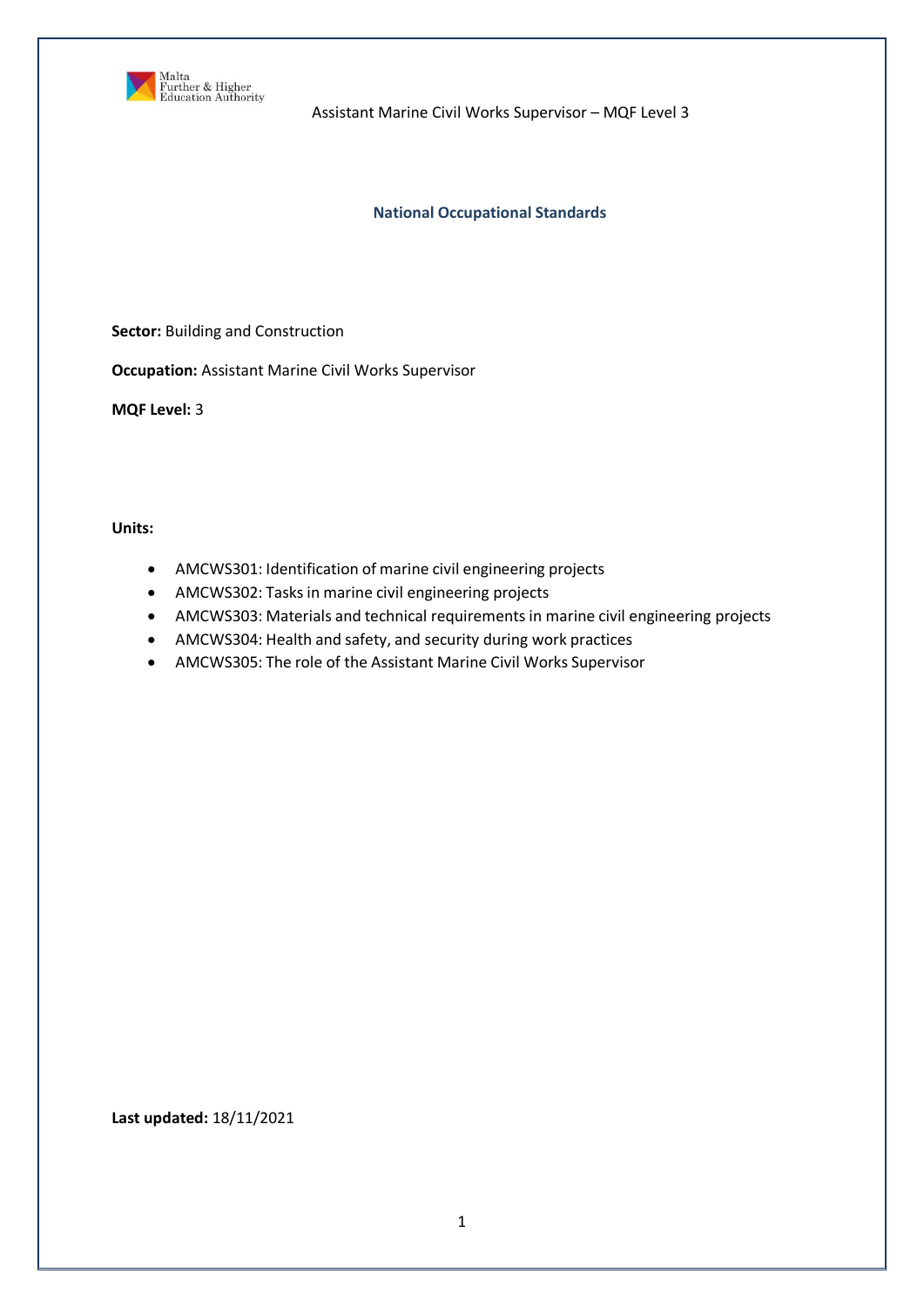

# **AMCWS 301: Identification of different marine civil engineering projects**

This unit is about distinguishing between different types of marine civil engineering works, based on their use, function, and structural typology. Different functional requirements bring different challenges, based on the location and environmental context of the project.

Upon completion of this unit the candidate should have enough knowledge to assist in recognizing between project characteristics, challenges, and requirements that are affected by the scope of the project, size, and its location.

## **Performance Criteria**

The candidate must have the necessary knowledge and skills to:

- 1. Assist in identifying characteristics particular to land-sea environment locations where marine civil engineering projects are carried out.
- 2. Assist and understand characteristics of different marine projects in terms of function, structural typology, size, location, topography, and bathymetry.
- 3. Assist in understanding what constitutes different structural typologies in terms of structural components.
- 4. Understand difference between short term maintenance works, repair and restoration projects, additions to existing infrastructure, and new projects.
- 5. Identify the weather conditions, and how this could affect progress, and having basic knowledge of direct operations and related risks.

## **Required Knowledge**

The Level 3 Assistant Marine Civil Works Supervisor must know and explain:

- 1. Climatic, and coastal geographical aspects that characterize and influence projects in land-sea environments.
- 2. General differences of marine engineering projects in terms of scope, location, and structures.
- 3. Transport mechanismsto and around the site location, and associated limitations characterized by land-sea environment.
- 4. Characteristics of maintenance works in marine civil engineering projects.
- 5. Characteristics of restoration and repair works of different structural typologies.
- 6. Characteristics of existing structures for which additions are to be made.
- 7. Characteristics of new constructions in marine civil engineering projects.

# **Required Skills**

The Level 3 Assistant Marine Civil Works Supervisor must be able to:

1. Understand challenges that are particular to land-sea environment for a project.

- 2. Understand general requirements on how to protect the environment.
- 3. Understand general challenges arising from the geography of the site for different projects.
- 4. Understand the relevance of a structural and infrastructural system and their components for different types of marine engineering projects.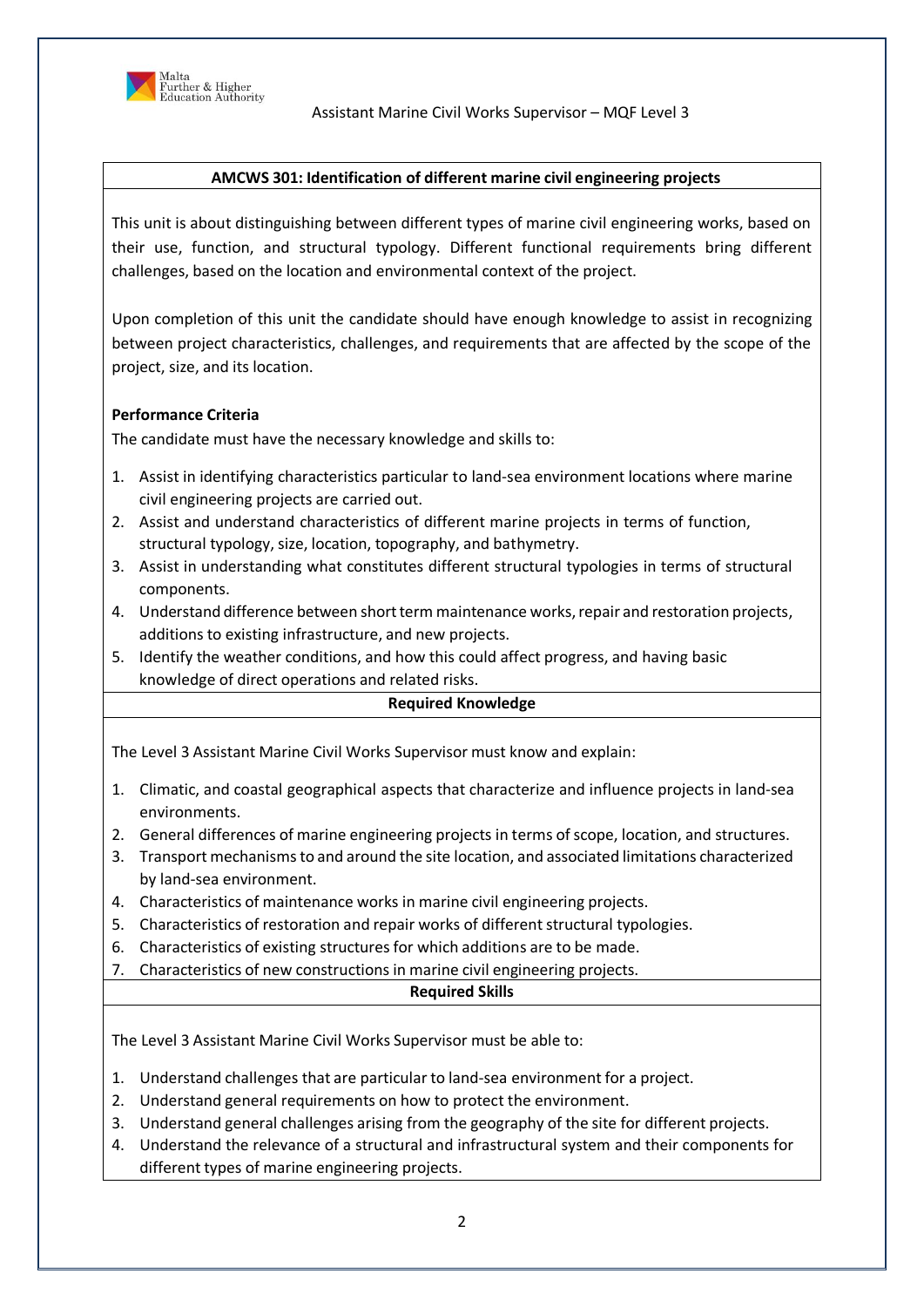

5. Identify what materials are used in different components.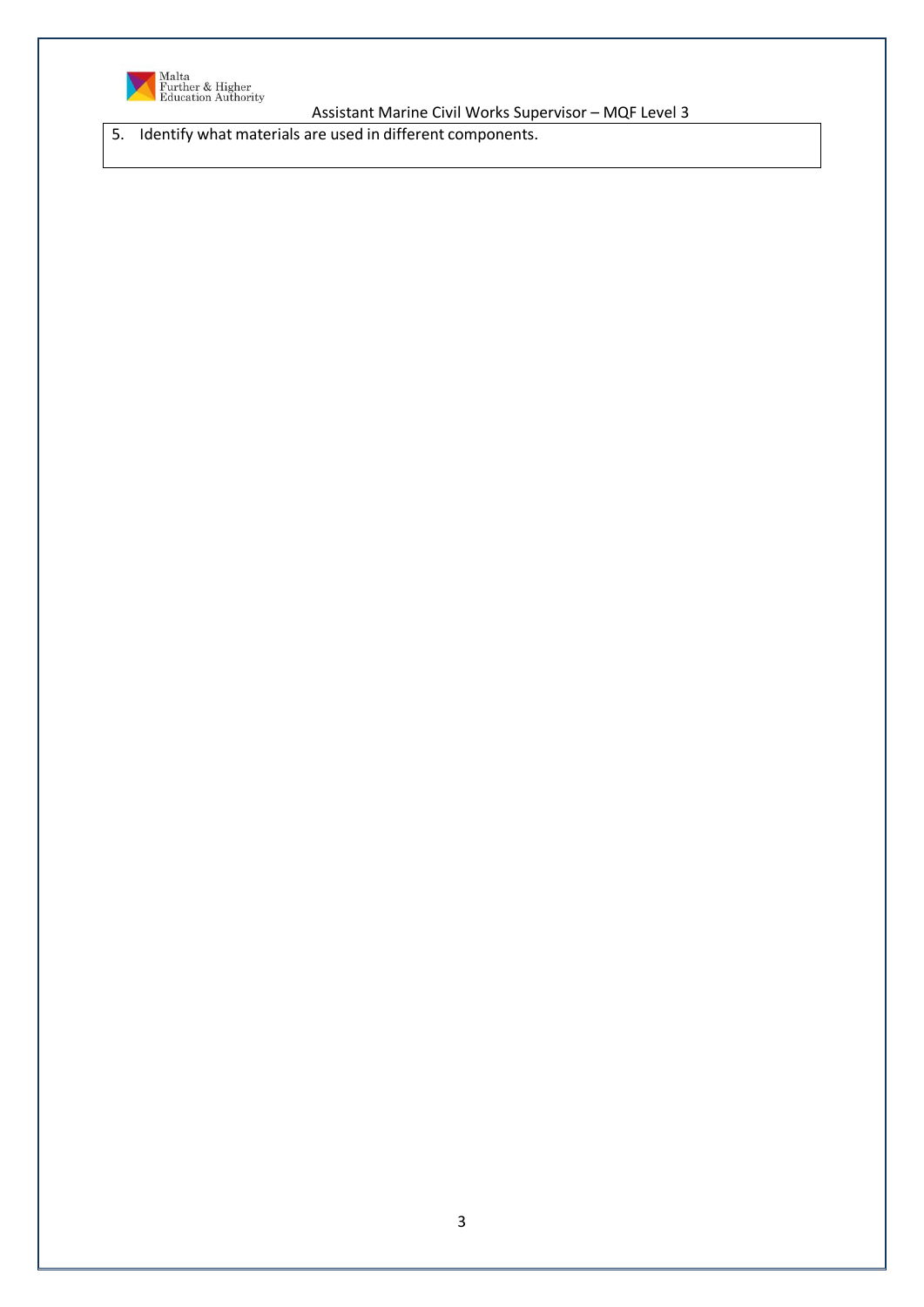

# **AMCWS 302: Tasksin marine civil engineering projects**

This unit is about knowledge and skills required to identify tasks involved in different types of marine civil engineering projects and carry out complimentary requirements and activities. This also includes civil engineering tasks for utility service infrastructure found in land-sea environments.

## **Performance Criteria**

The candidate must have the necessary knowledge and skills to:

- 1. Understand the tasks and carry out corresponding activities.
- 2. Understand instructions, carry out and assist supervision according to method statements, giving relevant feedback.
- 3. Understand the sequence of events and carry out tasks accordingly.
- 4. Understand requirements to carry out tasks on land, from sea, and underwater.
- 5. Assist in allocating resources to carry out the tasks.
- 6. Carry out and assist in supervision and monitoring of works to determine the position of services, substructures, and works to lay new services.
- 7. Assist in geomatics works requirements and preparations and assist in carrying out secondary surveying work.
- 8. Carry out work in terms of rules and laws relevant with the conduction of the tasks other than health and safety, including police, civil, environmental protection, and planning rules.
- 9. Assist in containing and securing the site.

## **Required Knowledge**

The Level 3 Assistant Marine Civil Works Supervisor must know and explain:

- 1. Organizational information, method statements, procedures, technical drawings, sketches, and risk assessment described to him or her, work schedules and additional information required.
- 2. The tasks and associated activities that need to be carried out.
- 3. The effects and limitations on the procedures by a land-sea environment.
- 4. Protocols of repair and maintenance works.
- 5. Permission of works required to carry out tasks.
- 6. The skills and knowledge of personnel carrying out the activities.
- 7. The knowledge and requirements of personnel carrying complimentary tasks.
- 8. The procedure and reporting required to determine the position of utility services.
- 9. The procedure and reporting required in laying utility services.
- 10. Methods to calculate, determine or obtain information on heights dips, angles, lengths, areas, and bathymetry.
- 11. Calibration requirements of equipment and machinery.
- 12. The polluting effects on the marine and coastal ecosystem due to activities, tasks, and procedures.
- 13. Laws and rules on works, tasks and activities that effect the coastal environment and its ecosystem.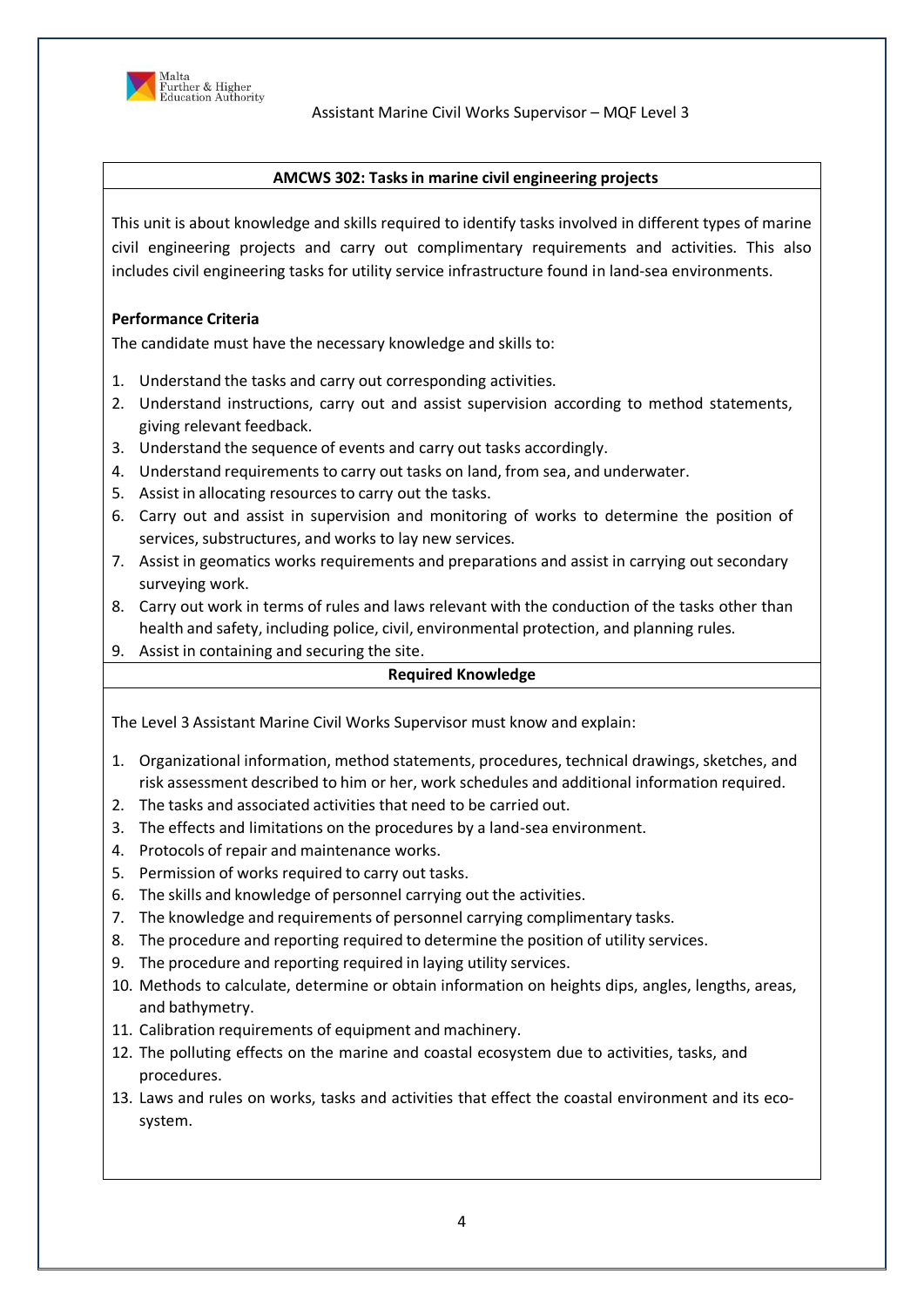

## Assistant Marine Civil Works Supervisor – MQF Level 3 **Required Skills**

- 1. Organize information, method statements, procedures, technical drawings, sketches, risk assessment and work schedule (programme of works) and additional information required described to him/her.
- 2. Know personnel, machinery, equipment, and materials allocated to carry out the tasks and activities.
- 3. Give feedback to improve method of works and improvements.
- 4. Carry out and assist supervision of work as described in technical drawings and data sheets.
- 5. Understand and carry out work according to technical specifications, and drawings and assistin passing on information and instructions to the relevant personnel.
- 6. Report and advice on changes requirements to different tasks.
- 7. Carry out and supervise work for site clearance.
- 8. Carry out work and assist in managing tasks such as to minimize wastage of materials.
- 9. Operate the specific tools and machinery to carry out the tasks; the sequence they should be used, and limits on how and when they should be used.
- 10. Assist supervision of tasks associated with the repair, replacement and laying of new utility services equipment in land-sea environment.
- 11. Maintain the security and safety of existing and new services, substructures and existing structures including third party property.
- 12. Assist in organizing tasks to determine and obtain geomatics information such as take offs and setting out.
- 13. Understand and assist in carrying out tasks such as to mitigate adverse effects on the marine and coastal ecological systems and mitigate pollution on land and at sea as required.
- 14. Assist in the organization of storage materials, separation, and disposal of waste in accordance with regulations.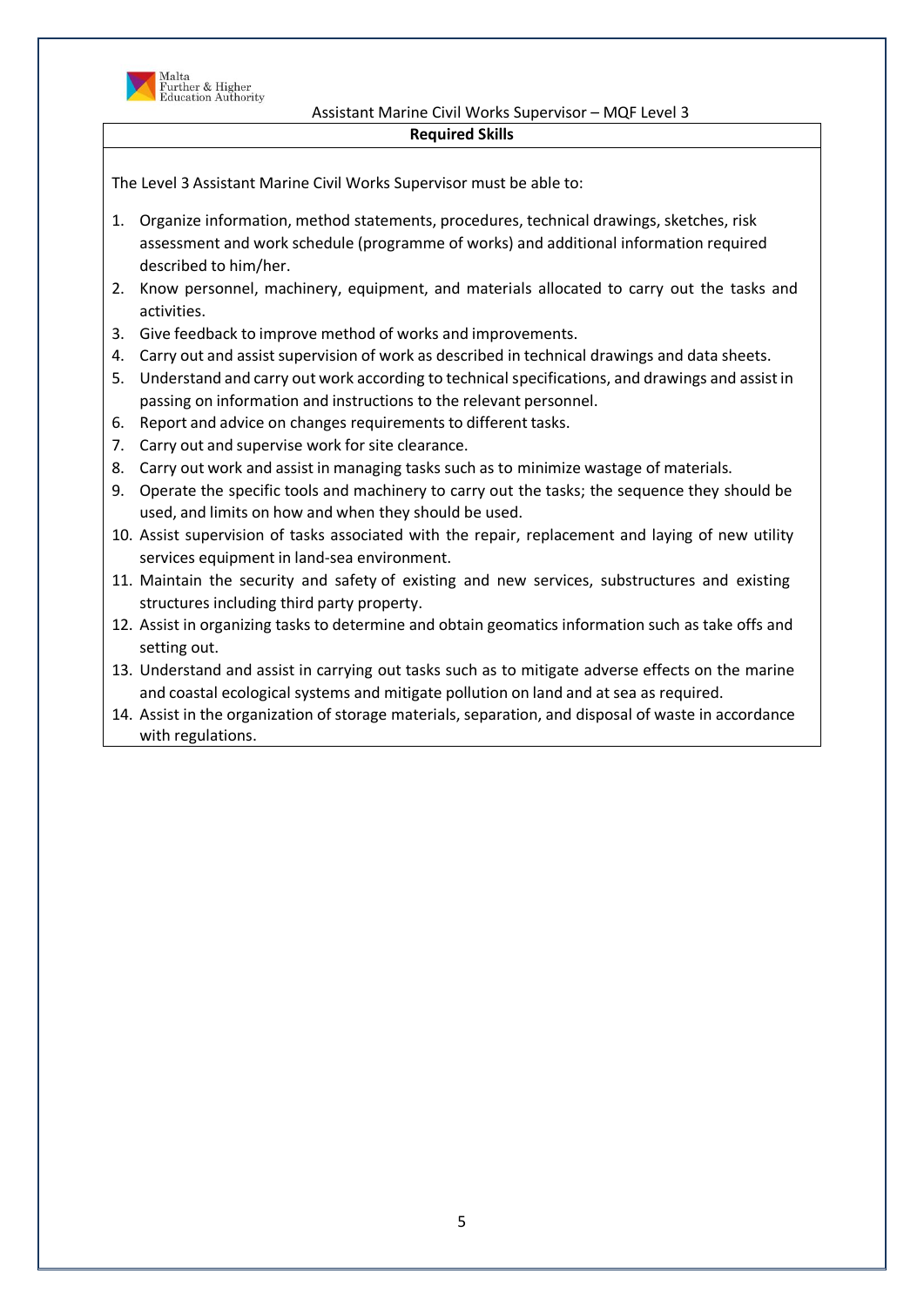

## **AMCWS 303: Materials and technical requirements in marine civil engineering projects**

This unit is about understanding the general properties of materials used in coastal marine environments and identifying the important and relevant specification requirements of materials and procedures that are required to carry out tasks.

A candidate should have enough knowledge and skills to understand information and technical specifications, and read, understand, and communicate knowledge about specific technical requirements to carry out tasks.

## **Performance Criteria**

The candidate must have the necessary knowledge and skills to:

- 1. Understand the general properties of materials used inmarine civil engineering projects.
- 2. Understand the general geotechnical properties of materials.
- 3. Understand and carry out work according to technical specifications about materials and tasks.
- 4. Understand and carry out work according to general specifications on the use of tools, machinery, and auxiliary components.
- 5. Understand techniques of geomatics and specifications when required.
- 6. Understand the direct and indirect impacts of the use of materials on the land-sea environment and the ecological system and carry out mitigation work.

#### **Required Knowledge**

The Level 3 Assistant Marine Civil Works Supervisor must know and explain:

- 1. Architectural and technical drawings described to him or her.
- 2. General properties of materials that are used in land-sea environment described to him or her.
- 3. General geotechnical properties of the coastal ground described to him or her.
- 4. The use and preparations required for the production or application of different materials and products.
- 5. Sampling and equipment requirements of materials for testing to determine properties and quality assurance.
- 6. Level of finishing required for different tasks, considering the size and function of a project.
- 7. The significance of surveying information such as datums, surveying control points and alignments.
- 8. Certification and maintenance requirements of tools, machinery, and Personal Protective Equipment (PPE) and PPR equipment.
- 9. The effect of materials on the land-sea environment.
- 10. Pollution and human interference effects on the ecological system.
- 11. Laws and rules on the use of materials that harm the environment.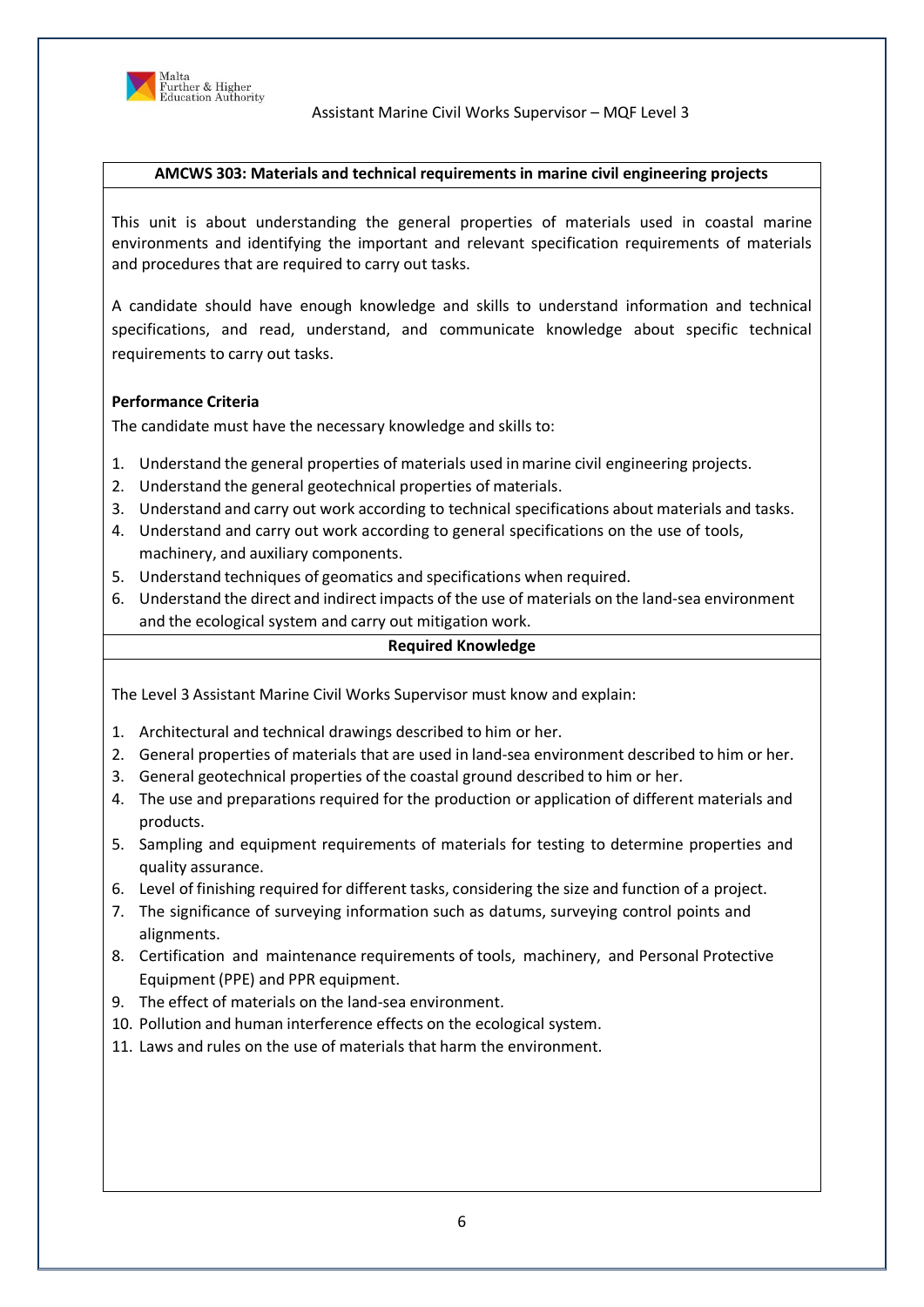

## Assistant Marine Civil Works Supervisor – MQF Level 3 **Required Skills**

- 1. Understand technical standards, for the preparation, handling and use of materials and products.
- 2. Understand specification requirements of different materials and products.
- 3. Understand testing requirements to determine properties of construction materials and geotechnical properties.
- 4. Understand the performance of materials under different and changing climatic and environmental conditions in the short and long term.
- 5. Understand specifications of finishes that are influenced or depend on marine civil engineering works and carry work accordingly.
- 6. Carry out work within tolerance, accuracy and level of detailing required.
- 7. Carry out quality assurance checks.
- 8. Assist in the sampling of materials for testing and quality assurance according to specifications and technical requirements.
- 9. Report identified defective components and materials giving suggestions for remedial works.
- 10. Report on requirements to upgrade quality assurance methodology and frequency on inspection depending on evolving situations on site.
- 11. Understand and assist in carrying out secondary dimensional measurements, including checks of levels and alignments.
- 12. Carry out conversion of units and carry the necessary computations in secondary dimensional measurements.
- 13. Carry out work within specification requirements and according to standard procedures.
- 14. Carry out work mitigating the adverse effects of materials and products on the environment and eco-system.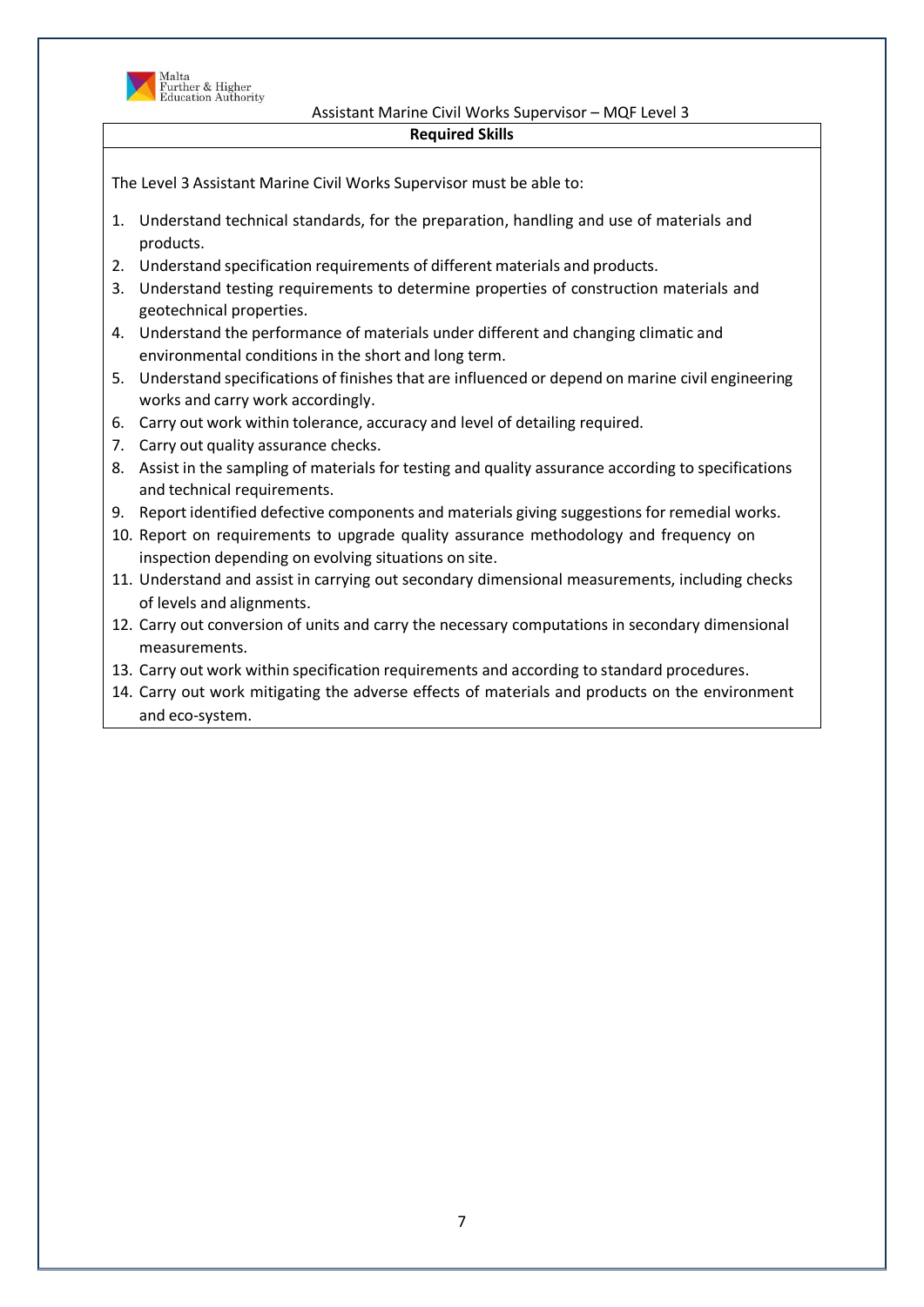

Malta<br>Further & Higher<br>Education Authority

# Assistant Marine Civil Works Supervisor – MQF Level 3

# **AMCWS 304: Health and safety, and security during work practices**

This unit is about the knowledge and skills required by an assistant supervisor to carry out work which is compliant with health and safety requirements. Following this unit, the candidate should have the required knowledge about health and safety requirements and have skills to carry out tasks and assist supervising personnel to work on relevant tasks within these health and safety procedures, and without imposing additional risk on them and third parties.

# **Performance Criteria**

The candidate must have the necessary knowledge and skills to:

- 1. Understand health and safety aspects and the specific risks associated with diving works.
- 2. Carry out work within a health and safety framework and following relevant regulations.
- 3. Identify potential hazards within tasks and simultaneous activities, understand vulnerability aspects, and make reports according to organizational procedures.
- 4. Report to take the necessary actions to mitigate the risks.
- 5. In case of accident, injury, or ill health, be able to take the necessary actions and follow procedures.
- 6. Carry out and assist in supervising health and safety welfare and security within the operational work environment.

## **Required Knowledge**

The Level 3 Assistant Marine Civil Works Supervisor must know and explain:

- 1. The requirements, their roles and responsibilities under the Health and Safety Act XXXII of 2007 or as per current legislation.
- 2. Health concerns within the workplace and its immediate surrounding environment, when carrying work activities, and outside working hours.
- 3. Organizational policies and procedures regarding legislation, official guidance, instruction, and information which needs to be complied with.
- 4. Importance to liaise with employer on matters that relate with health and safety issues, to safeguard their own wellbeing, and that of all stakeholders which are in a way or other affected by the work tasks and activities.
- 5. Potential hazards in the workplace rising from: electricity and utility services, construction materials, chemicals and substances used in the workplace, waste materials, working at heights, work equipment and machinery, fire risks, occupational work activities, manual handling, proximity hazards, changing weather conditions and hazards from third parties and working in deep water.
- 6. Hazards particularly relevant to land-sea environment when working in and on the sea, working near the sea and working underwater and assisting in determining the risks.
- 7. Equipment and resources requirements relating to protective clothing and equipment, welfare facilities, storage and security of materials, tools, and equipment.
- 8. Personal responsibility for behaviour of health, safety and welfare on site and the consideration of others.
- 9. Importance in promoting a positive health and safety culture in the workplace.
- 10. Importance of working around heavy machinery and equipment, and keeping safe distances, exclusion zones, and following right of ways and preference for access.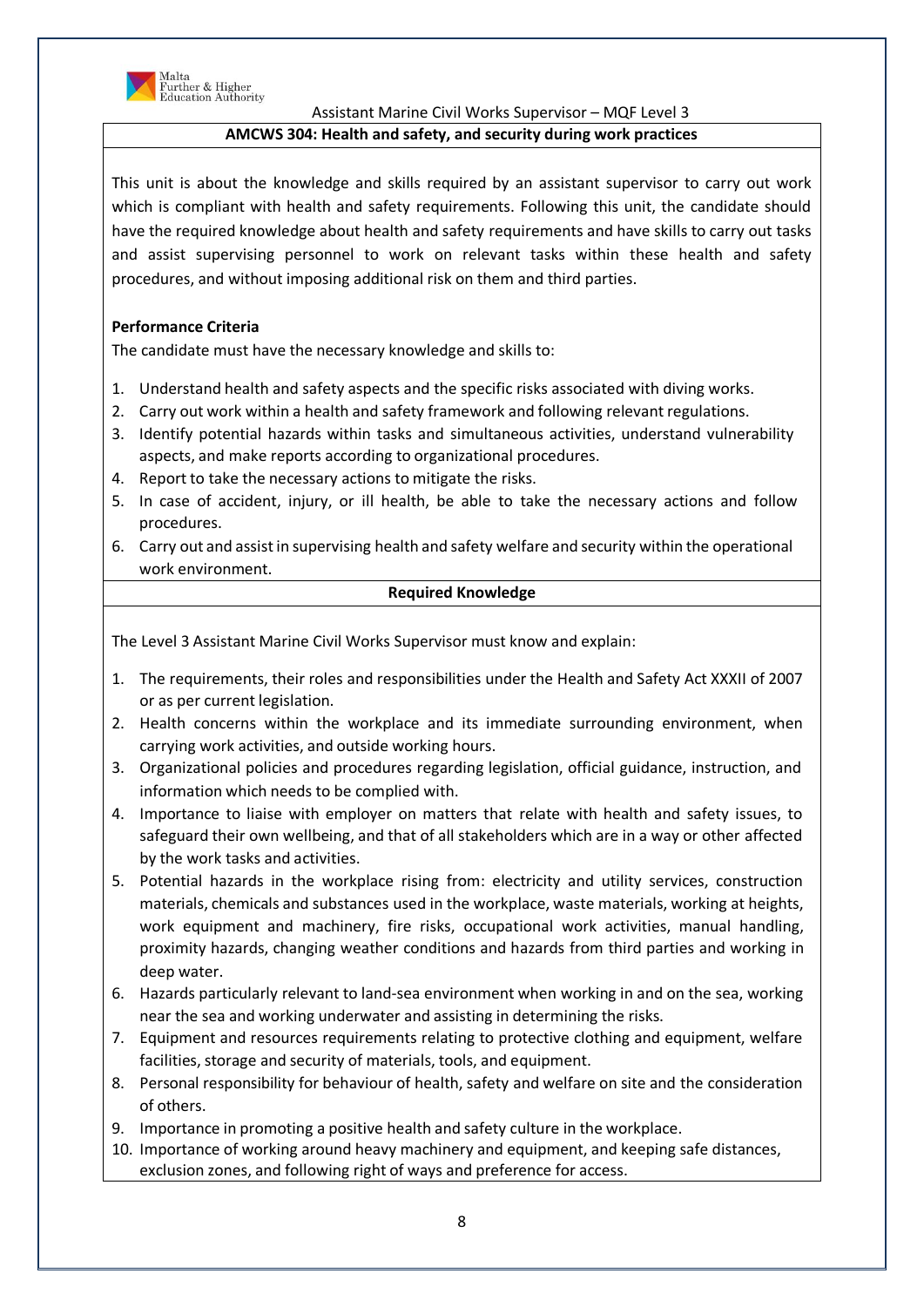

Malta<br>Further & Higher<br>Education Authority

Assistant Marine Civil Works Supervisor – MQF Level 3

- 11. The effect of toxic or hazardous materials detected on site, understand the precautions required.
- 12. Procedures to deal with accidents and emergencies associated with the workplace relevant toa land-sea environment.
- 13. Procedures to report accidents and near misses.
- 14. Personal and supervision responsibility to maintain the health, safety, and welfare on site, including consideration of others as necessary.
- 15. The arrangements to maintain security on site and in the workplace.
- 16. Methods and importance of correct storage of combustibles and chemicals on site, when leaving or entering the site, and when being handled on-site.
- 17. When health and safety checks should be carried out according to organizational requirements.
- 18. Methods to improve health and safety, and welfare measures in the workplace.
- 19. The different arrangements for checking security and operational arrangements for workers, visitors, relevant stakeholders, unauthorized personnel, and the public.

# **Required Skills**

- 1. Comply with their individual duties and legal obligations under the health and Safety Act XXXVII of 2007, or a per current legislation or other complimentary laws.
- 2. Work under supervision according to health and safety regulations, and other relevant regulations that apply to the work environment.
- 3. Comply with safe working practices in accordance with organizational procedures.
- 4. Comply with and assist in carrying out organizational procedures for safely working around mobile machinery and equipment.
- 5. Comply with and assistin carrying out organizational proceduresforsafely working on land near the sea, from or on the sea, and underwater.
- 6. Recognize hazards, hazardous materials and assist in determining risks and assist in applying mitigation measures associated with workplace activities.
- 7. Report in accordance with organizational procedures: hazards and risks related with changing circumstances, changing activities, activities done simultaneously and geographical aspects.
- 8. Report and address near misses and accidents in accordance with organizational and statutory requirements.
- 9. Recognize and report emergency situations, in accordance with organizational procedures.
- 10. Make use of Personal Protective equipment (PPE) and RPE (where necessary) to carry out work duties.
- 11. Refer to the relevant personnel and guidance where requirements for PPE, PPR role of personnel and location fall outside his or her remit.
- 12. Carry out work activities to protect work areas from damage.
- 13. Assistin reporting for upgrading risk mitigationmeasuresrequired following accidents and near misses.
- 14. Demonstrate good personal behaviour for workplace health, safety, and welfare.
- 15. Carry out the security arrangements and procedures that should be observed and followed when working on site, and outside working hours.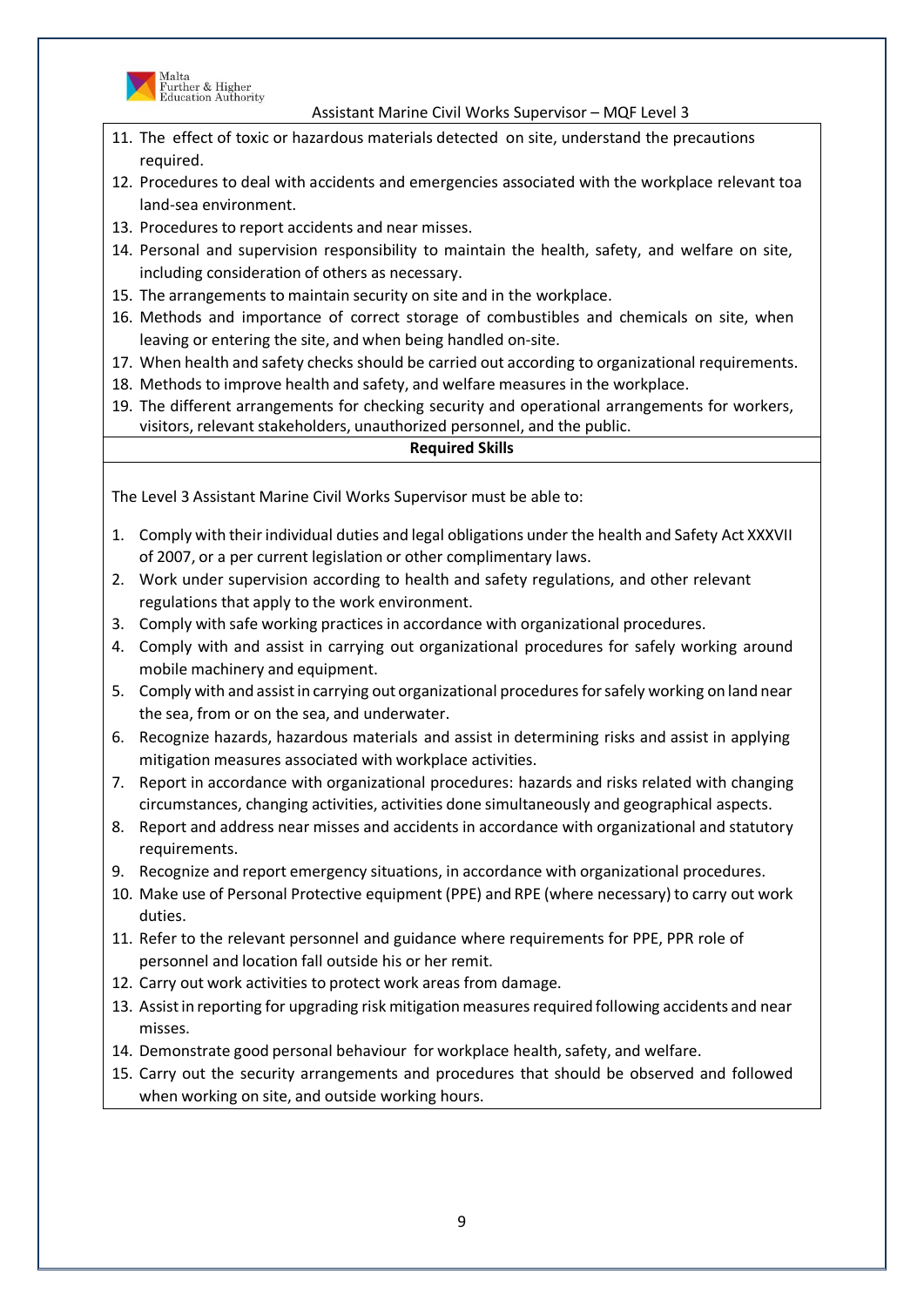

# **AMCWS 305: The role of the Assistant Marine Civil Works Supervisor**

This unit is about managerial aspects of the assistant marine civil works supervisor that define him in his or her role within a project.

# **Performance Criteria**

The candidate must have the necessary knowledge and skills to:

- 1. Manage his or her role as an assistant supervisor in marine civil engineering projects.
- 2. Understand the work management plan.
- 3. Understand the roles of other personnel and stakeholders involved in the project and liaise with them.
- 4. Assist in managing the execution and sequence of tasks.
- 5. Understand aspects that affect the cost, time, and quality of the project.
- 6. Understand availability of resources, HR abilities and limitations.

## **Required Knowledge**

The Level 3 Assistant Marine Civil Works Supervisor must know and explain:

- 1. The terms of reference as an assistant supervisor and those of his or her colleagues.
- 2. Organizational procedures and time frames to carry out tasks effectively and efficiently.
- 3. How to assist in monitoring and supervising the conduction of tasks efficiently according to organizational requirements prepared by others.
- 4. Communication tools and methods according to organizational requirements prepared by others.
- 5. The tools and skills of human resources required to carry out different activities.
- 6. How to carry out work and operations simultaneous with others.
- 7. How to assist in data collection, and the preparation of documents and reports.
- 8. How to report problems that affect the operation of works, and requirements to improve efficiency.

#### **Required Skills**

- 1. Assist in carrying tasks and understand the limits in the role as an assistant supervisor of marine civil engineering works.
- 2. Understand the roles of other personnel on the projects: roles of other team members, roles he must report to, and relevant stakeholders.
- 3. Comply with organizational procedures and instructions on communication methods and tools, when communicating with work personnel or other stakeholders.
- 4. Understand work programmes and sequence of work activities.
- 5. Communicate the relevant procedures, data, instructions, alerts, warnings, procedures or other information with relevant stakeholders and work personnel.
- 6. Carry work activities within specified timeframes, complying with organizational procedures, policies and requirements described to him or her.
- 7. Carry work within budget, and quality standards described to him or her.